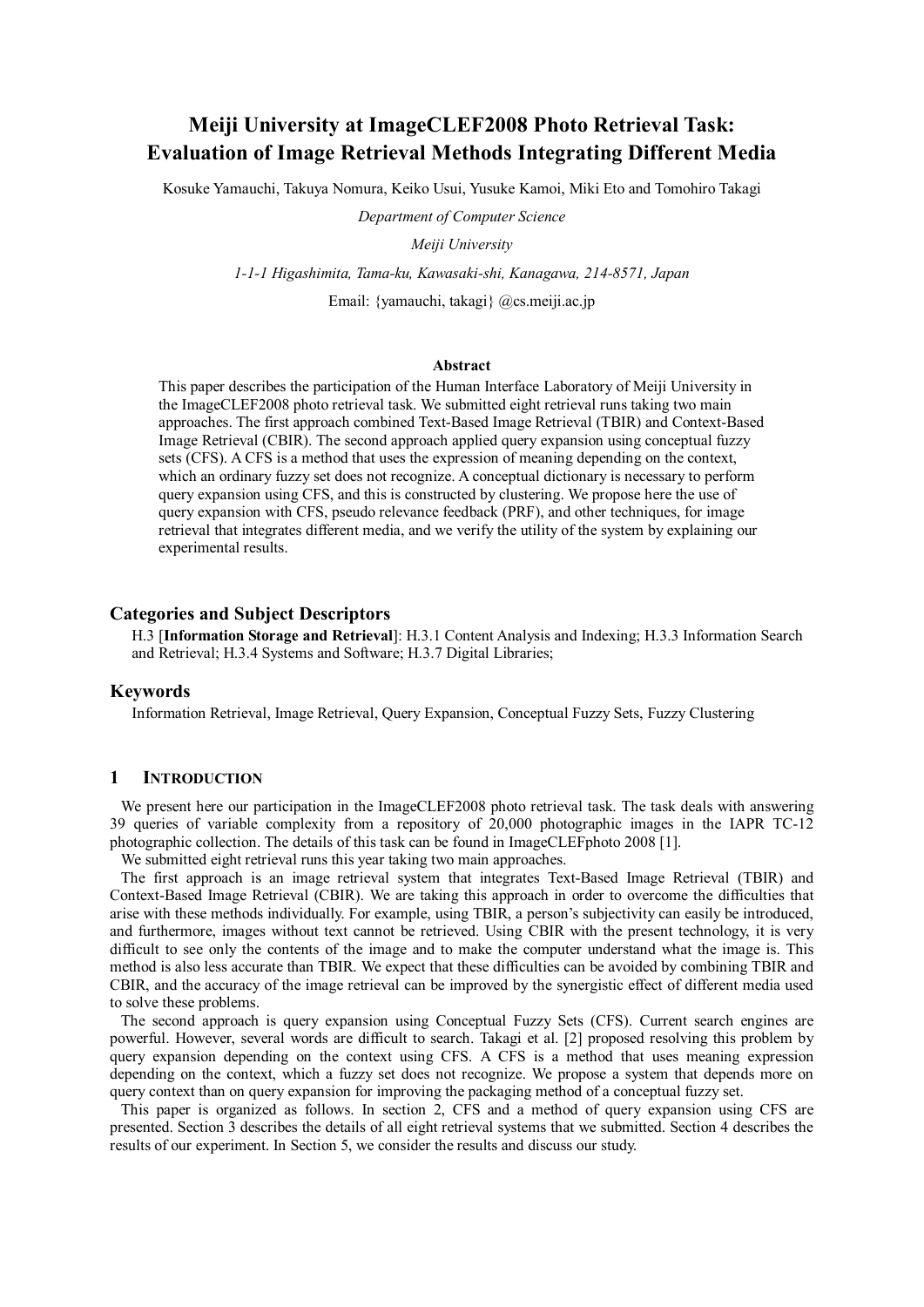# **2 CONCEPTUAL FUZZY SETS**

In this section, we explain what the conceptual fuzzy sets (CFS) is. Next, the method necessary to construct a conceptual dictionary in order to perform a query expansion using CFS is described, and finally, the query expansion technique is described.

## *2.1 Conceptual Fuzzy Sets*

A CFS is based on the use theory of meaning propounded by Wittgenstein for the expression of meaning of a concept. According to this theory, the meaning of a word can be expressed by another word. Thus, the meaning of a word can be expressed by other words associated with one another. Also, the expression of the meaning of a word by another word makes a closed circular system. In CFS, the meaning of a word is expressed by the set of words and their activity values.

General fuzzy sets express phenomena without a clear boundary. However, when applying them to various realistic problems, they are not situation-dependent. The meaning of a concept changes in situation-dependent phenomena, and cannot correspond to a fixed expression. This problem occurs when the generality of knowledge is not obtained because the ambiguity of a fuzzy set is fixed, and the mechanism including background is not given. The essence of this problem is the expression of meaning.

Conceptual fuzzy sets solve situation-dependent problems by a recall mechanism (i.e., combined fuzzy sets) and the general versatility of knowledge by making a closed circular system based on the use theory of meaning.

In our system, we created a conceptual fuzzy set by the superpositioning of concepts. The concept component of a fuzzy set is called a prototype concept, and a set of prototype concepts is called a concept dictionary. The concept depending on the input context can be generated by superpositioning a prototype concept that is similar to the input.

## *2.2 Conceptual Dictionary*

We constructed a conceptual dictionary to perform query expansion using conceptual fuzzy sets. The following methods are commonly used to construct a conceptual dictionary.

- i) Manual construction.
- ii) Clustering corpora, assuming one cluster is one concept.
- iii) Using an existing edifice of knowledge (e.g., Wordnet), and making a concept from words included in each directory, etc.

However, the first method is a very tedious task, and the third method cannot be used to make a concept if the existing edifice of knowledge cannot be found. Thus, in our experiment, we constructed a concept dictionary by clustering.

We compared the precision of query expansion by constructing two concept dictionaries. We show each method for constructing these concept dictionaries below.

## *2.2.1 Conceptual Dictionary using Fuzzy C-means*

We used the fuzzy C-means method to construct the conceptual dictionary. The construction process was as follows.

- 1. From the data included in the corpus, make a word vector from the annotation text and a region ID vector from an image. Make a feature vector by combining the region ID vector and the word vector.
- 2. Cluster the feature vectors using the fuzzy C-means method; in this case, we set the number of clusters to be 1,000.
- 3. The fuzzy C-means method was used for clustering, and all vectors belonged to all clusters. Therefore, we set the threshold based on the membership value and limit the number of vectors that belong to one cluster. In addition, in a reorganization of the Term Frequency-Inverse Document Frequency (TF-IDF) method, we weight the feature vectors taking into consideration the degree of belonging to a cluster. First, we define *Ej* as a clustered element (i.e., feature vector in our experiment), and *j* expresses an identifier. Here,  $E_i$  has the same value of the degree of belonging to each cluster *I* (in our experiment, it was the same as the membership value), we define this as  $Belong(E_j, I)$ , and we define *TF* as the multiplication of feature vectors taking into consideration *Belong(Ej, I)*. *TF* is obtained with Eq. (1).

$$
TF = \sum_{E_j \in I} Belong (E_j, I) \times E_j
$$
 (1)

4. We define the word set from 3. As the prototype concept.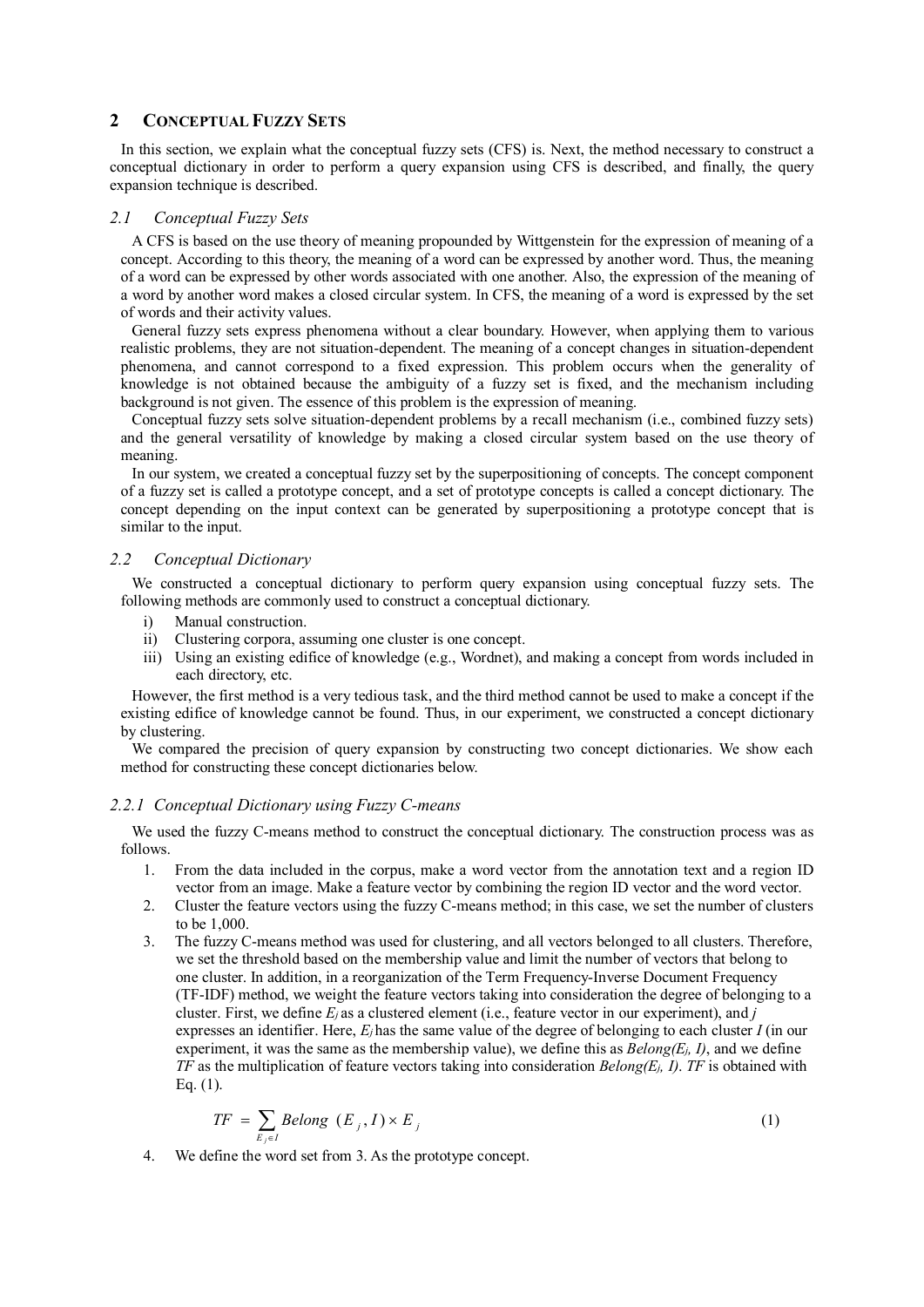## *2.3 Query Expansion using CFS*

The technique of query expansion using CFS is described here. The flow of query expansion is shown below.

- 1. Extract a word vector from <title> and <narr> of topic, and extract a region ID vector from the image. Then, make a feature vector by combining the word vector and the region ID vector.
- 2. Calculate the degree of similarity of the feature vector of the query and each prototype concept in a concept dictionary using the cosine measure.
- 3. Make the query's concept by overlapping a number of similar prototype concepts *N*. The overlap of the prototype concept is calculated by Eq.  $(2)$  Here, *Similarity* is the cosine measure,  $C_i$  is the number of prototype concept *i*, and we set  $N = 5$ .

$$
NewConcept = \sum_{i}^{N} Similarity (C_{i}, Query) \times C_{i}
$$
 (2)

4. Extract words that have a high score, and append this to the query. In our experiment, we extracted 15 words and appended these words to the query.

# **3 SYSTEM DESCRIPTION**

In this section, details of the retrieval system that we submitted are described.

#### *3.1 Integration System*

This system is the bare system used as the base of all submitted systems, and it is considered to be the final retrieval result that integrates the retrieval results of TBIR and CBIR. This system was built based on the system of CINDY [3], which participated in the ImageCLEF2006 photo retrieval task. First, the details of TBIR and CBIR are explained, and then the method of integration is described.

# *3.1.1 Text-based Image Retrieval*

We used Apache Lucene [4] as the TBIR method. Apache Lucene is an all-text retrieval engine developed as open source software. In Lucene, we can use text retrieval with TF-IDF, but we built Okapi BM25 [5] into Lucene for our system.

## *3.1.2 Content-based Image Retrieval*

CBIR is depicted in Figure 1.



Fig. 1 CBIR

CBIR consists of three retrieval modules called global retrieval, grid retrieval, and region retrieval. The retrieval results of the three retrieval modules are integrated by Eq. (3), and this integration result is considered to be the final retrieval result of CBIR.

*CBIR result* = global 
$$
__result
$$
 \* global  $__weight$ 

\n $+$  grid  $__result$  \* grid  $__weight$ 

\n $+$  region  $__result$  \* region  $__weight$ 

\n(3)

where *result* indicates the retrieval result of each retrieval module, and *weight* indicates weight. In this system, each weight is as follows: *global\_weight* = 0.3, *grid\_weight* = 0.6, *region\_weight* = 0.1. The details of the three retrieval modules are described as follows.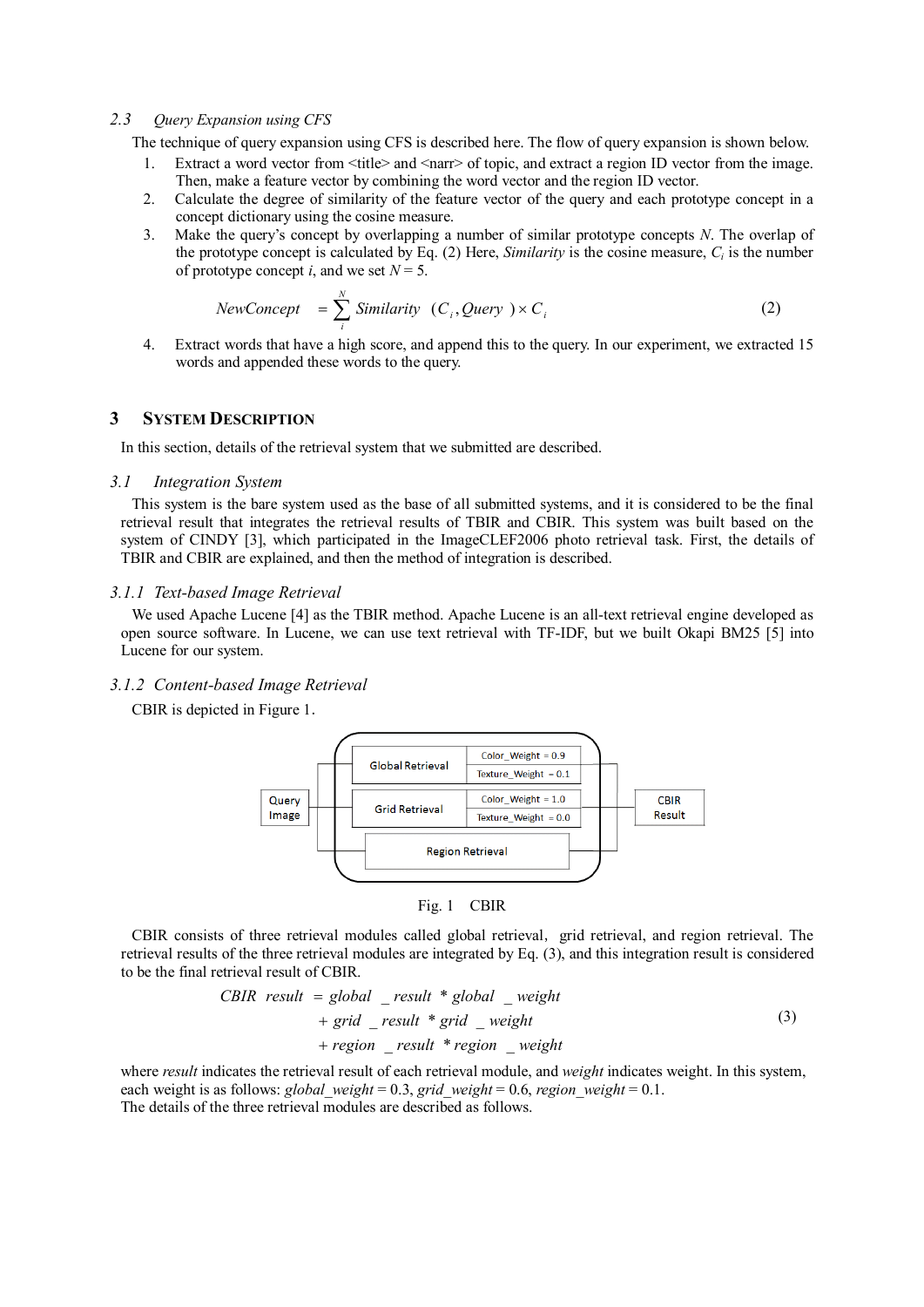Global Retrieval

In the global retrieval module, first, the feature values of color (lab) and texture (wavelet transform) are extracted from the whole image. The distance scale between the images uses Earth Mover's Distance for the color and Euclidean distance for the texture. In this module, the weights of color and texture are as follows: Color Weight =  $0.9$ , Texture Weight =  $0.1$ .

**•** Grid Retrieval

In the grid retrieval module, first, an image is divided into a 3×3 block. And, feature values of color (lab average, standard deviation) and texture (wavelet transform) are extracted for each block. The distance scale between the images uses Euclidean distance for both color and texture. In this module, the weight of color and texture are as follows: Color Weight  $= 1.0$ , Texture Weight  $= 0.0$ .

• Region Retrieval

The region retrieval module first segments an image with the JSEG algorithm [6]. Then feature values are extracted from all regions. These features are normalized into Z-scores and combined into a 47-dimensional vector. The distance scale between the images uses the cosine measure. Table 1 lists the adopted features and their dimensions.

Table 1 Feature values of region (numbers in parentheses indicate number of dimensions)

| Color           | RGB average (3), standard deviation (3)      |  |  |  |  |  |
|-----------------|----------------------------------------------|--|--|--|--|--|
|                 | Lab average $(3)$ , standard deviation $(3)$ |  |  |  |  |  |
| <b>Texture</b>  | Wavelet transform (24)                       |  |  |  |  |  |
| <b>Shape</b>    | Z-Fourier descriptors (8)                    |  |  |  |  |  |
| <b>Position</b> | X and Y coordinates of median point (2)      |  |  |  |  |  |
| <b>Size</b>     | Number of pixels (1)                         |  |  |  |  |  |

# *3.1.3 Integration System*

Here, an integrated part of the retrieval result is described. Figure 2 outlines the flow of the Integration System.



Fig. 2 Integration System

If a query is input, it is divided into an annotation and three images, and the annotation is passed to the TBIR, and the images are passed to the CBIR. TBIR described in  $3.1.1$  is executed using  $\lt$ title $\gt$  and  $\lt$ narr $\gt$  from the query annotation. At the same time, CBIR described in 3.1.2, is executed. Finally, the retrieval results of TBIR and CBIR are integrated by Eq. (4), and the final retrieval result is obtained.

Final retrieval result = TBIR \_ result \* TBIR \_ weight

\n
$$
+ C BIR _ result * C BIR _ weight
$$
\n(4)

where *result* indicates the retrieval result of each retrieval system, and *weight* indicates the weight. In this system, each weight is as follows: *TBIR\_weight* = 0.5, *CBIR\_weight* = 0.5.

#### *3.2 Integration System + CFS*

This system combined CFS with the Integration System. Figure 3 outlines the flow of the Integration System  $+$  CFS.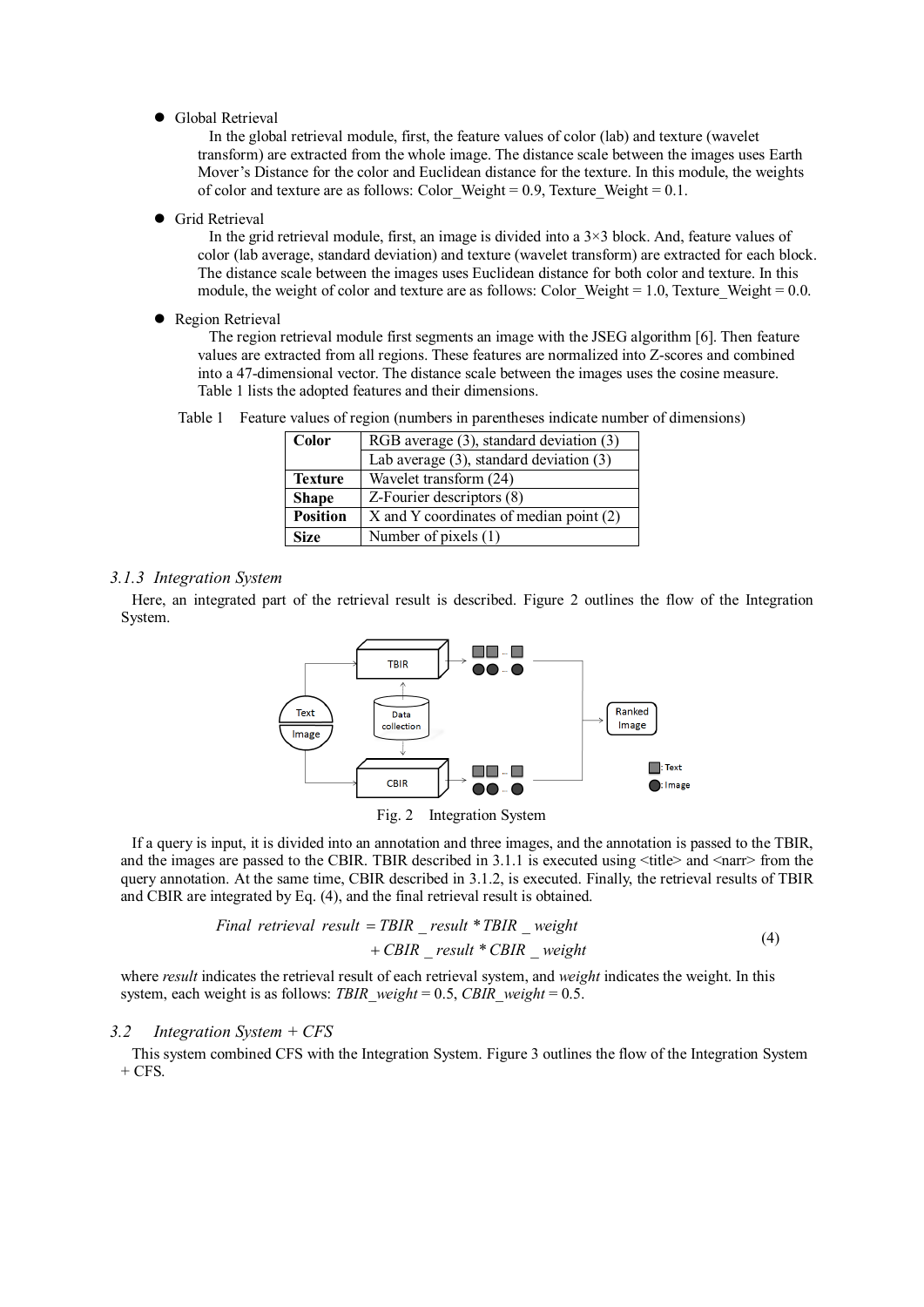

Fig. 3 Integration System + CFS

If a query is input, query expansion using CFS is performed when TBIR is executed. The details of query expansion using CFS are described in 2.3 of Section 2. The result of TBIR using query expansion is integrated with the result of CBIR, and the final retrieval result is obtained. In this system, each weight is as follows: *TBIR\_Weight* = 0.5, *CBIR\_Weight* = 0.5.

## *3.3 Inter Media Pseudo Relevance Feedback*

Inter Media Pseudo Relevance Feedback (IMPRF) is a query expansion system that is performed using an annotation of the image obtained through the retrieval result of CBIR, and that also executes TBIR. This system is based on the system of IPAL [7], which participated in the ImageCLEF2006 photo retrieval task. Figure 4 outlines the flow of IMPRF.



Fig. 4 IMPRF

When a query is input, first CBIR is executed. Next, query expansion is performed using the retrieval result of CBIR. Query expansion is performed by extracting 15 words from <TITLE>, <DESCRIPTION>, <NOTES> and <LOCATION> of the annotations of the top 5 images of the retrieval result of CBIR. TBIR is executed using the words obtained by the query expansion. The retrieval results of TBIR and CBIR are integrated, and the final retrieval result is obtained. In this system, each weight is as follows: *TBIR weight* = 0.5, *CBIR\_weight* = 0.5.

# *3.4 IMPRF + PRF*

This system combines pseudo relevance feedback (PRF) with IMPRF and is outlined in Fig. 5.



Fig. 5 IMPRF + PRF

Once the result of integration is similarly obtained with IMPRF as explained in 3.3, PRF is performed from the integration result. PRF is carried out by extracting 15 words from <TITLE>, <DESCRIPTION>, <NOTES>, and <LOCATION> of the annotations of the top 5 images of the retrieval result. TBIR is executed using words obtained by PRF. The retrieval results of TBIR and CBIR are integrated, and the final retrieval result is obtained. In this system, each weight is as follows: *TBIR\_weight* = 0.5, *CBIR\_weight* = 0.5.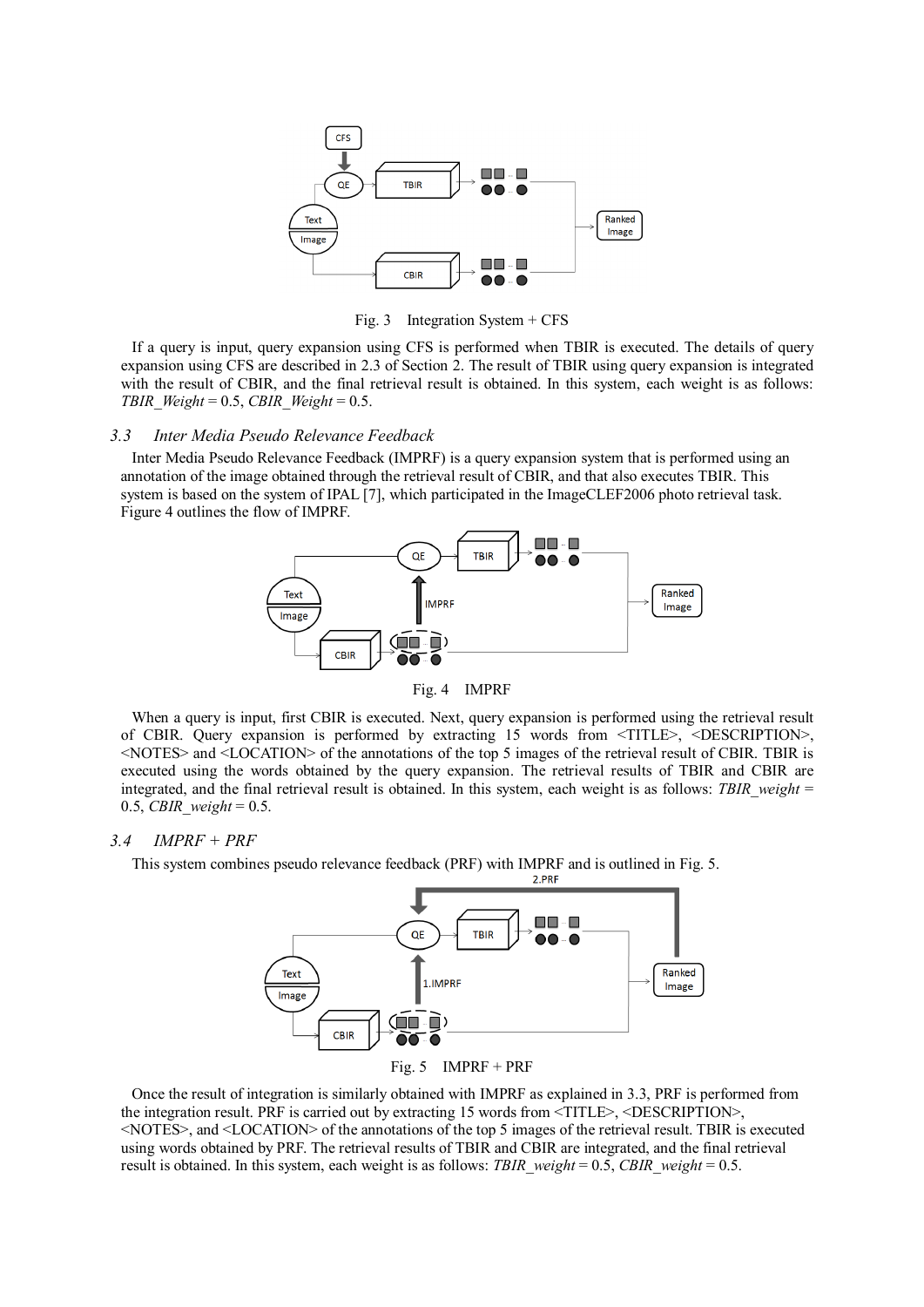## *3.5 IMPRF + CFS*

This system combines CFS with IMPRF and is outlined in Fig. 6.



Fig. 6 IMPRF + CFS

If a query is input, first CBIR is executed. Next, query expansion is performed using the retrieval result of CBIR. Query expansion is carried out by extracting 15 words from annotations of the top 5 images obtained in the retrieval result of CBIR. Moreover, query expansion is performed using CFS for the words obtained by query expansion, and TBIR is executed. Finally, the retrieval results of TBIR and CBIR are integrated, and the final retrieval result is obtained. In this system, each weight is as follows: *TBIR\_weight* = 0.5, *CBIR\_weight* = 0.5.

## *3.6 CMPRF + CFS + PRF*

This system is Cross Media Pseudo Relevance Feedback (CMPRF), in which IMPRF is used twice. Figure 7 outlines the flow of CMPRF + CFS + PRF.



Fig. 7  $CMPRF + CFS + PRF$ 

When a query is input, CBIR is executed first. Query expansion is performed next using the retrieval result of CBIR. Query expansion is performed by extracting 15 words from the annotations of the top 5 images of the retrieval result of CBIR. Moreover, query expansion is performed using CFS for the words obtained by query expansion, and TBIR is executed. Next, feature values are extracted from the top 5 images of the retrieval result of TBIR, the average of the feature values is obtained from these, and CBIR is executed again. The retrieval results of TBIR and CBIR are integrated, and a retrieval result is obtained. Moreover, PRF is performed using this retrieval result. TBIR is executed again using words obtained by PRF. Finally, the retrieval results of TBIR and CBIR are integrated, and the final retrieval result is obtained. In this system, each weight is as follows: *TBIR\_weight* = 0.5, *CBIR\_weight* = 0.5.

# *3.7 TBIR + CFS*

This system combines CFS with TBIR and uses a text only approach. In section 2.2.1, the use of word vector and region ID vector was explained in terms of constructing the conceptual dictionary. However, the conceptual dictionary is constructed using only a word vector because this system uses text only. In addition, when a query expansion is performed, a word vector is generated from  $\lt$ title $\gt$  and  $\lt$ narr $\gt$  of the query, and this is assumed to be a feature vector. TBIR is executed as explained in 3.1.1.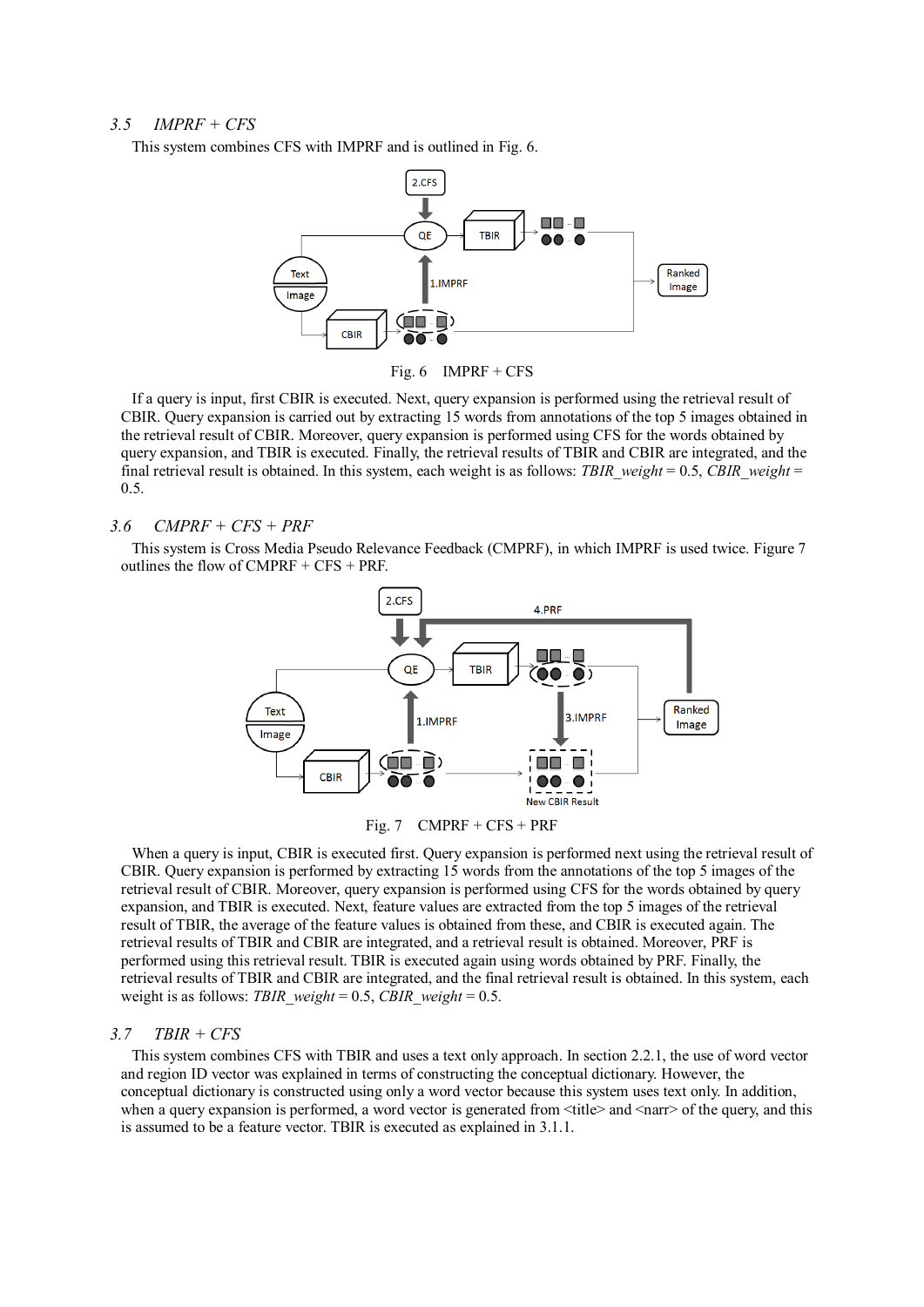#### *3.8 Auto Feature Weighting*

Auto Feature Weighting (AFW) is an approach using image only. This system examines how similar three query images are when retrieving, and the weight of feature values is dynamically changed according to the similarity. Figure 8 is an outline of the flow of AFW.



Fig. 8 Auto Feature Weighting

One way this system differs from CBIR explained in 3.1.2 is that the weights of color and texture of the global retrieval and grid retrieval change dynamically. This is represented by *Auto* in Figure 8.

If three query images are input, the distance between each query image in color and texture is calculated. The weight is obtained from the input distance. Because the similarity of the color and texture features is small if the distance is large, the weight is reduced. Because the similarity of the features is large if the distance is small, the weight is increased.

In addition, an inverse number of the average value is obtained by Eq. (5). The reason for this is that a large weight is given for the features that look alike because they look alike due to the small value to calculate the distance, as stated above.

$$
\begin{cases}\nave\_color\_similarity = \frac{1}{\frac{color\_similarity_{1-2} + color\_similarity_{1-3} + color\_similarity_{2-3}}{3}} \\
ave\_texture\_similarity = \frac{1}{\frac{texture\_similarity_{1-2} + texture\_similarity_{1-3} + texture\_similarity_{2-3}}{3}}\n\end{cases}
$$
\n(5)

where *similarity* indicates the distance between each query image, and the subscript indicates the compared images. For example with *color similarity<sub>1-2</sub>*, the distance in the color feature between the first and second images of the query image is shown.

Weight is obtained by Eq. (6) from *ave\_color\_similarity* and *ave\_texture\_similarity* that were calculated by Eq. (5).

$$
\begin{cases}\nWeight \quad_{\text{color}} = \frac{ave\_color - \text{similarity}}{ave\_color - \text{similarity}} \\
Weight \quad_{\text{ensure}} = \frac{ave\_color - \text{similarity}}{ave\_color - \text{similarity}} \\
= \frac{ave\_texture - \text{similarity}}{ave\_color - \text{similarity}} + ave\_texture - \text{similarity}\n\end{cases}
$$
\n(6)

Whenever a query is input, these operations are performed, and CBIR is executed after calculating the weights.

# **4 EXPERIMENTAL RESULTS**

Table 2 lists the experimental results of the systems submitted.

| RunID                      | Language    | Modality      | P@20   | CR20   | <b>MAP</b> | <b>GMAP</b> |
|----------------------------|-------------|---------------|--------|--------|------------|-------------|
| <b>Integration System</b>  | EN-EN       | <b>TXTIMG</b> | 0.4282 | 0.3975 | 0.2940     | 0.1823      |
| Integration System $+$ CFS | $EN$ - $EN$ | <b>TXTIMG</b> | 0.4218 | 0.3297 | 0.2966     | 0.1697      |
| <b>IMPRF</b>               | EN-EN       | <b>TXTIMG</b> | 0.3949 | 0.3223 | 0.2711     | 0.1522      |
| $IMPRF + PRF$              | $EN$ - $EN$ | <b>TXTIMG</b> | 0.4038 | 0.2861 | 0.2921     | 0.1368      |
| $IMPRF + CFS$              | $EN$ - $EN$ | <b>TXTIMG</b> | 0.4231 | 0.3226 | 0.3032     | 0.1676      |
| $CMPRF + CFS + PRF$        | EN-EN       | <b>TXTIMG</b> | 0.3974 | 0.2858 | 0.2870     | 0.1364      |
| $T B I R + C F S$          | $EN$ - $EN$ | <b>TXT</b>    | 0.4051 | 0.3966 | 0.3015     | 0.1844      |
| <i>AFW</i>                 | $EN - EN$   | <b>IMG</b>    | 0.0051 | 0.0212 | 0.0005     | 0.0002      |

Table 2 Experimental results of photo retrieval task